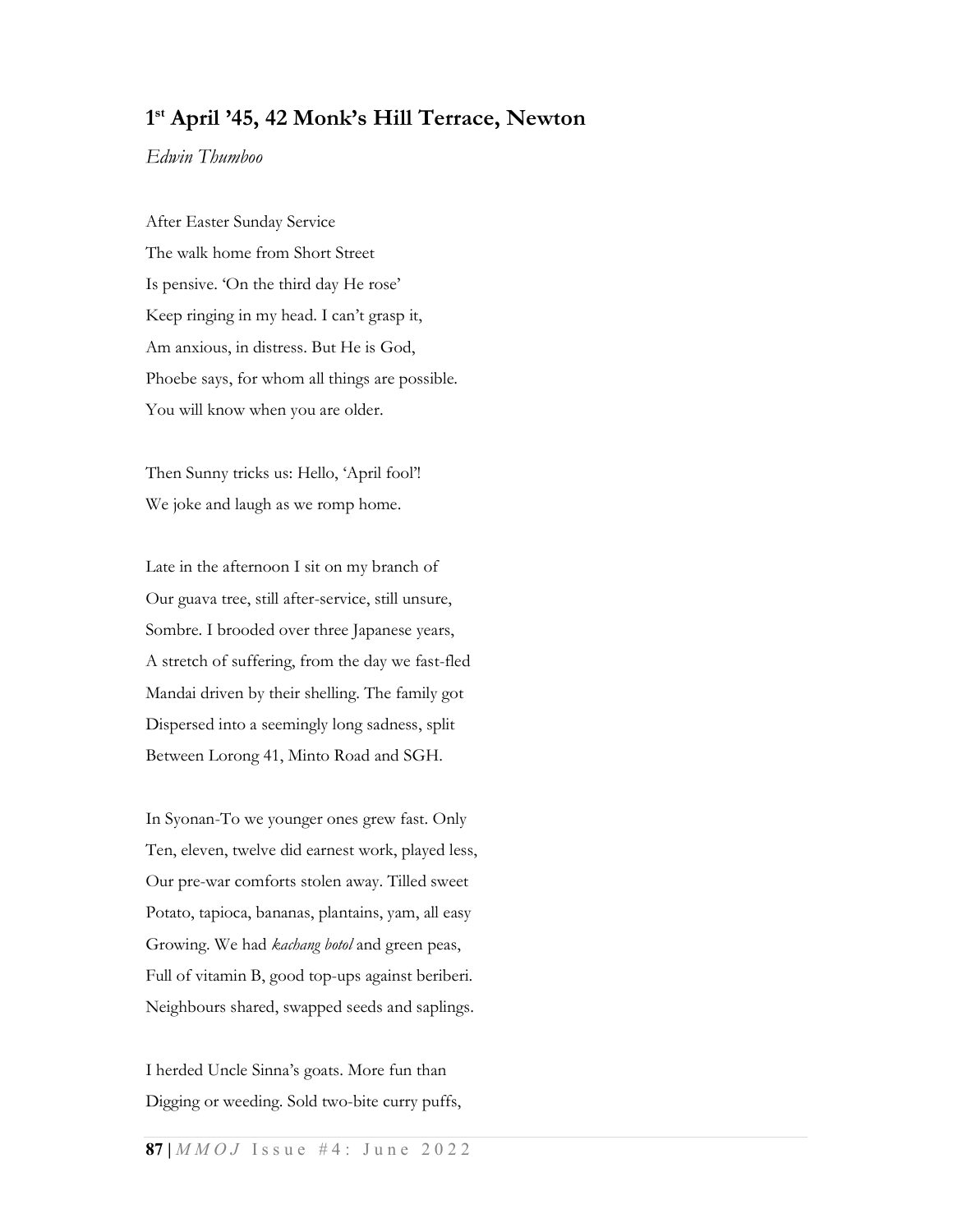Rain or shine, at Mackenzie Road to Traction Co. Mechanics, then Jubilee Cinema, and finally Buyong Road's cluster of motor repair shops. Bigger boys shoved me from my sport. One tough, Rough speaking foreman interceded when he saw,

Telling me to be careful of that bullying, nasty lot. Grateful, I took extra care when heading home via Clemenceau, wondering why they were unfair. So I Watch people, old, young; friend, stranger. Others Had similar adventures, moments of knowing in joy, In pain, in uncertainty; in little corners of our lives.

Days thus settled down into routine responsibilities. Papa taught school in Nippon-go. Uncle Hock Seng, Uncle Rama, and Uncle Ryan, fellow teachers, met Often after the bombs of last November,<sup>2</sup> before My birthday, I was hoping for a steel pang-see top. They chatted in the hall, whispered when saying Mountbatten, the big chief, King George's cousin.

There were many air raids. Shining silver planes in Groups were B 20-something, Papa explained, smiling. Bombed only the Japanese who claimed white-black Ack-Ack puffs corroded the planes. They will crash, En route home.

<sup>2</sup> Eleven air raids on Singapore were mounted between November 1944 and March 1945, the last over 29/30 when the United States Army Air Forces – based in Kharagpur in north eastern British India – were in the final stages of moving to the Marianas. Only 29 Superfortresses (down from 119 at the highest) attacked Pulau Bukom, destroying 7 and damaging 3 of the 49 tanks. Despite flying between 5000 and 7000 feet, none of the planes was lost, revealing the tremendous decline in Japan's military power. The raids boosted civilian morale and were a strong indication that liberation was near….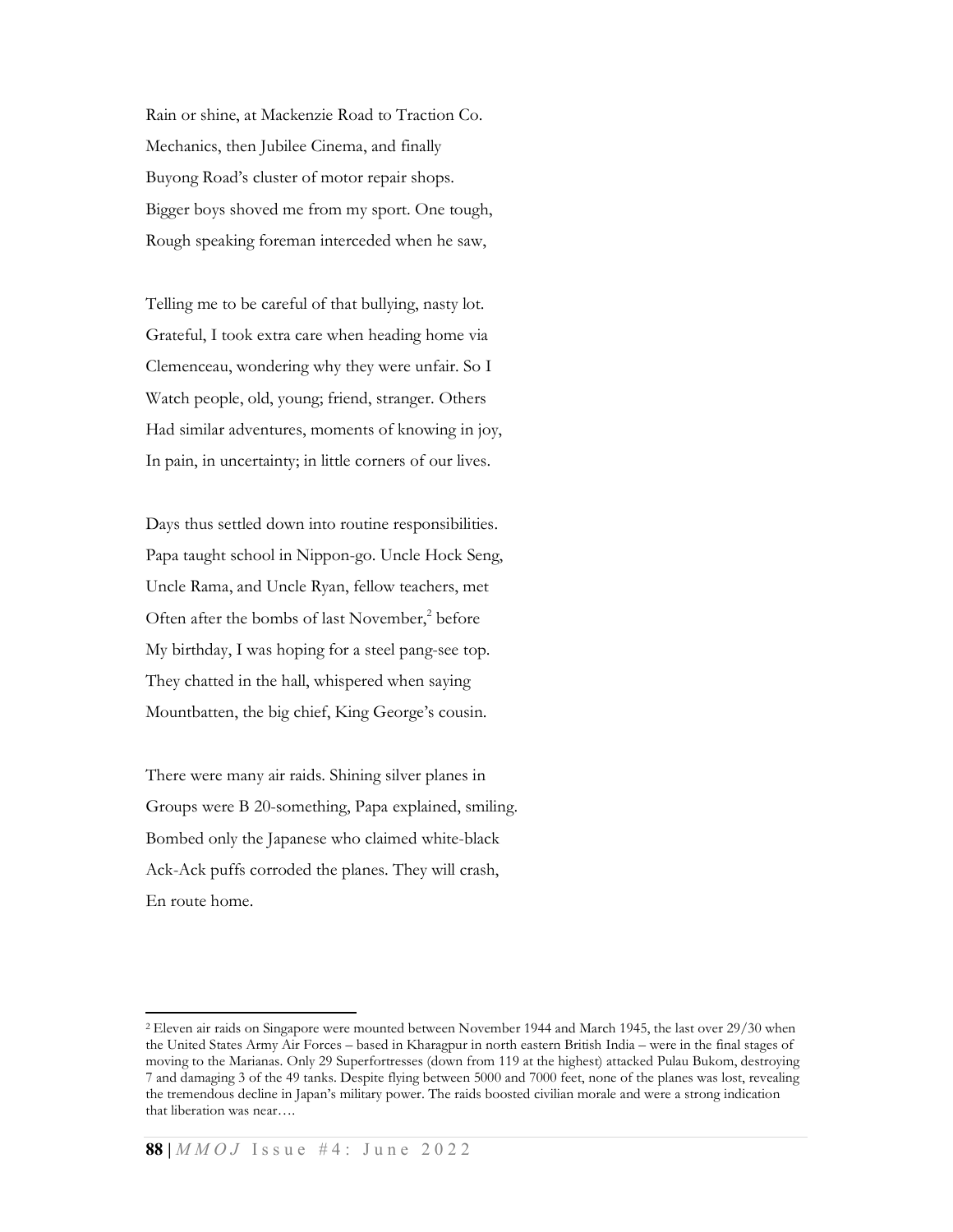Suddenly 'Eddie! Where are you?' Mama In that voice! Go get the vegetable! Enough lengkuas To tumis her special curry chicken for Uncles tomorrow.

A last look up before jumping down. Light of the South Is fading. I think I know why Papa and Uncles smile.

-- A Gathering of Themes (2018, Ethos Books)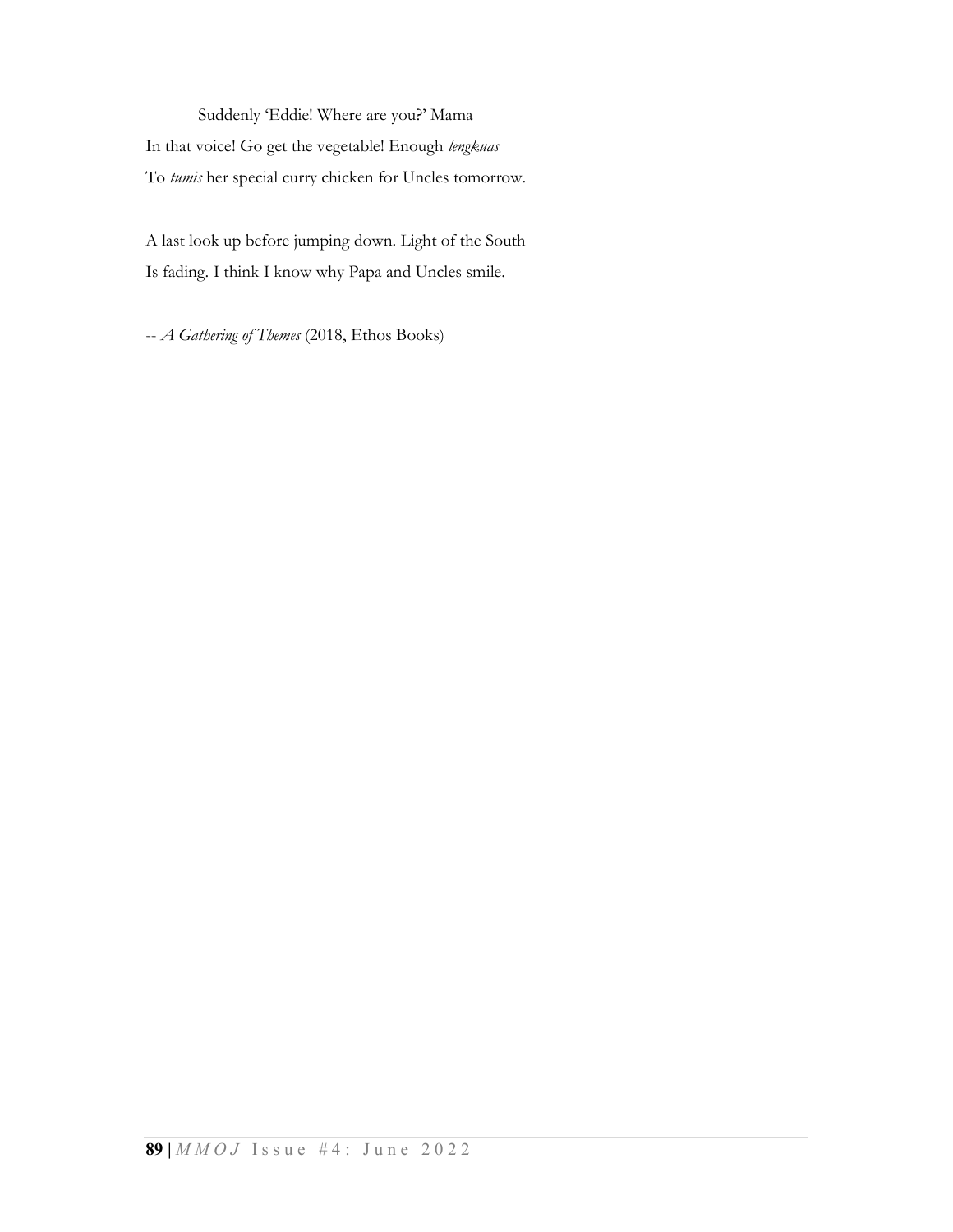## Jonathan before Gilboa

Edwin Thumboo

I live the shadow of two lives: Father's… David's… King… Brother… my necessities.

I face our final enemy. Yet you who beget Me, are still my deadly pain. One face love, The other hate. How they bite each other! Only Once you sought to punish me. Yet I suffered Rendingly.

 You psyched up tribes to cut down Philistines, and break their cities' trusty bones, The spirit of their gates. Yet snuggled Micha, us Boys, on your lap. Kissed. Showed nightmares off Or squeezed them into dreaming. Kept doing right With God, family and world. Blessed and praised.

Then you disobeyed.

Thereafter love leapt into frenzied raving terror. Griped and shook and bounced off walls and joists. Your tormented spirit writhed, coiled, soothed Only by that one harp. Yet hurled your spear at Him. Imposed code and law without circumstantial Mercy, second chance. Yet rashly ignored God's Will in Samuel's precise caring crucial admonitions. Impatience burnt that offering not yours to light. Thus withered those sublime promises in your Anointing, in that blaze of bright beginnings.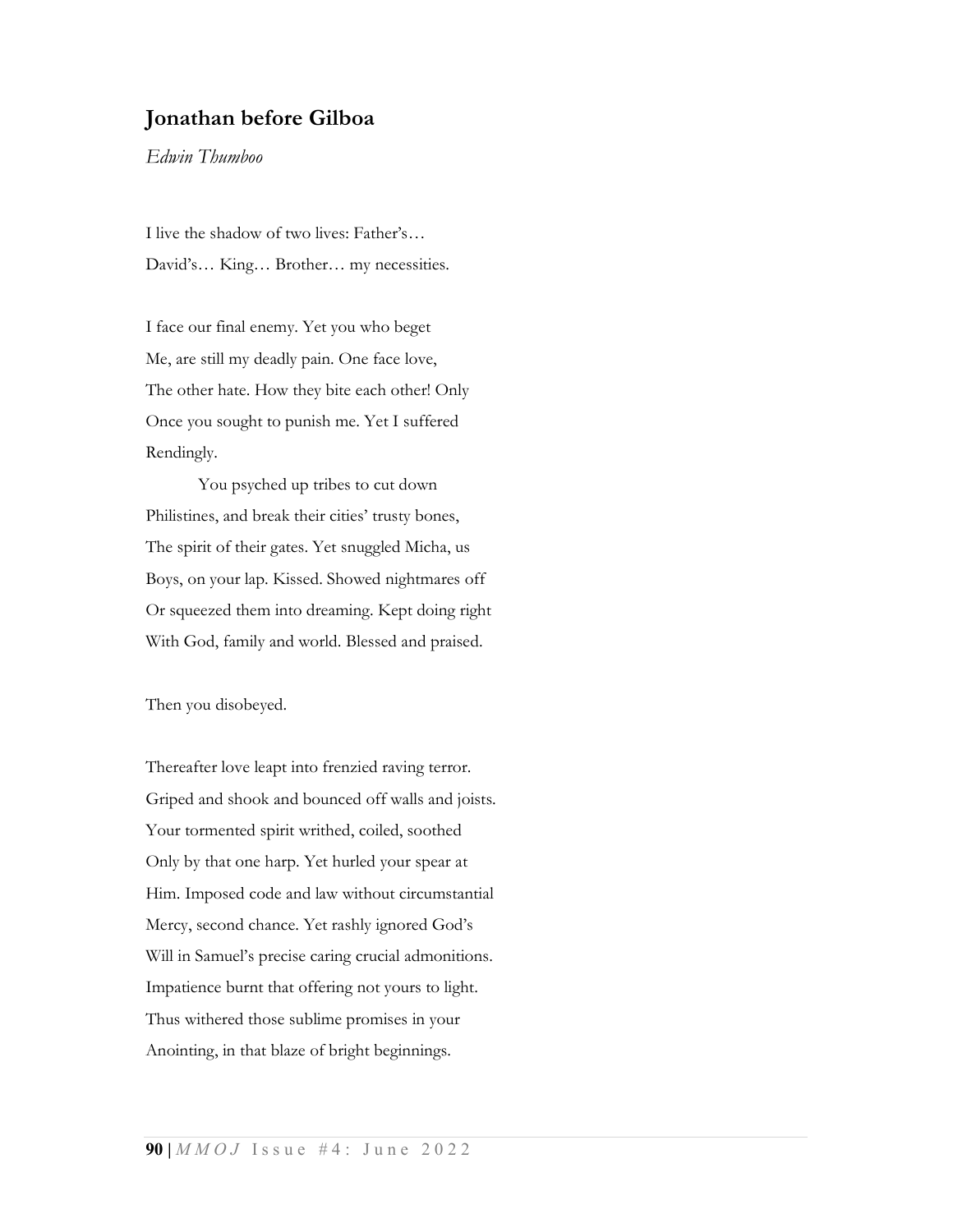You made history; it marred you.

And David, poor David whose God-led heart Slew Goliath, hid from mounting praise plowing Poison into unwonted suspicious royal jealousy. Our souls are knit. He would be hunted. I saved My sister's man, a man of God, a man of people. A man of coming days. The chosen one. I knew, Through love, and walked more willingly behind Nobility, rough holiness, feeling comely gentleness. He will lead, not me, who strikes hard, speaks soft. My veins of pain lived overlong in turbulence.

Night falls. I have no shadows left. Only that empty Hush dallying with death before battle. I yearn for still Waters and that perfect Garden walk at Eventide. Sela.

-- A Gathering of Themes (2018, Ethos Books)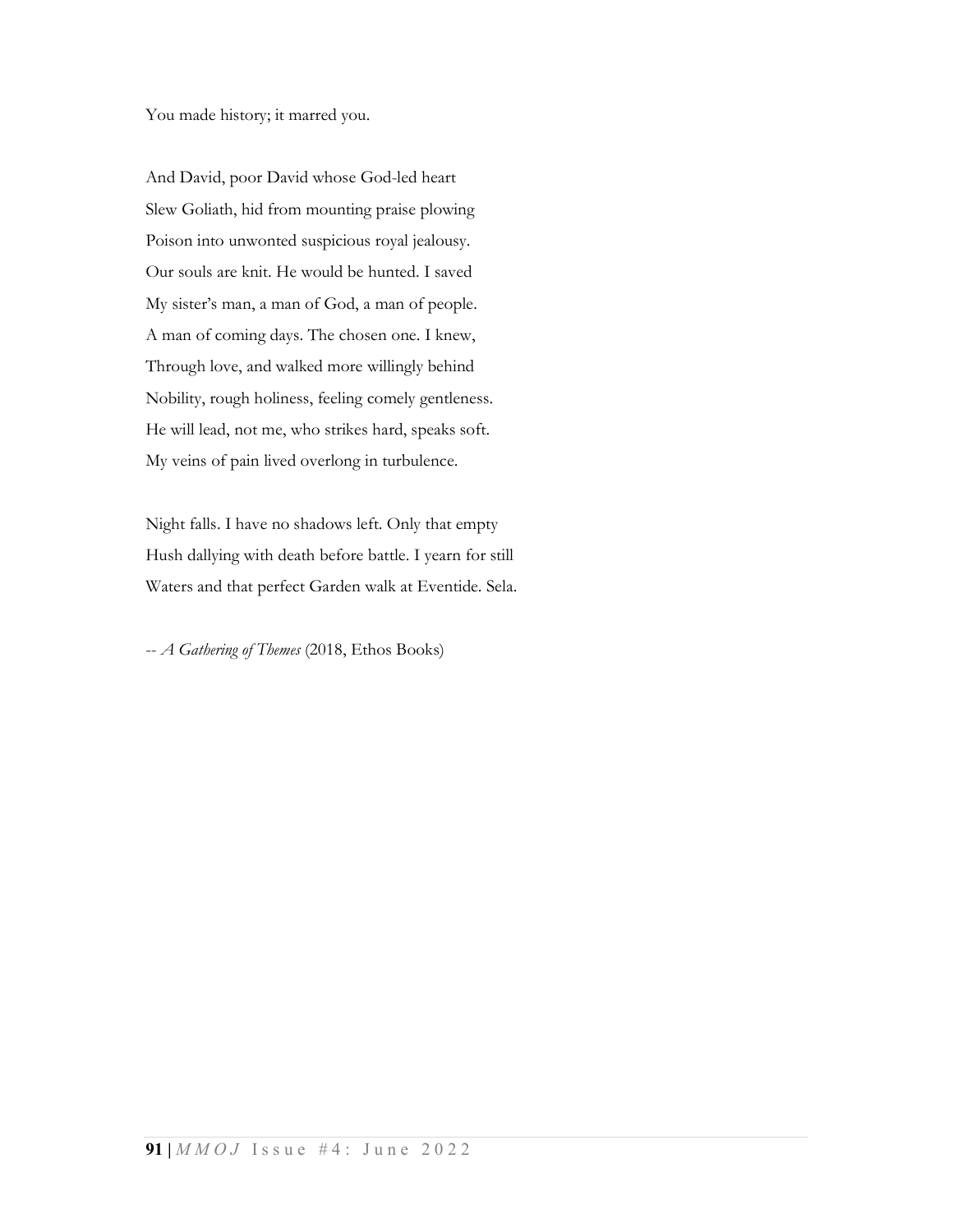### Uncle Never Knew

Edwin Thumboo

#### I

He lived -if you could call it that - two streets off Boat Quay north. Tranquil as leaves left in a tea cup. Always alone but never lonely. The daily bustle Of barge and coolie ferrying rubber, rice and spice, All energy and profit, for towkays and Guthrie's, Slipped past without ripple or sound or promise. No enterprising cleverness to make his brothers Happy, as nothing drew him to our hot meridian. Often after rain, he would watch the day dry out. But if a few fine drops caught the sun and glittered Against that thinning blue strip of northern sky, He was back in Swatow. At his table preparing Ink and brush; fingering his father's piece of jade; Intoning Li Po, Tu Fu, and reading Mao. Sipped tea; Fed his carps, while waiting for his drinking friend.

#### II

Great houses are history, clan, essential unity; belief. A way of life which brooks no breaking of fidelity. Rooted comforts reaffirm; nothing is extinguished. Memory is full and whole: he was ensconced; secure. Many see this as overdoing; a few it's the only pulse. But not here, this little island Cheng Ho barely noticed. Post-astral, Uncle

Stroked his undernourished beard. Spoke to clouds, Not people. Moonlight climbed roofs as he waited